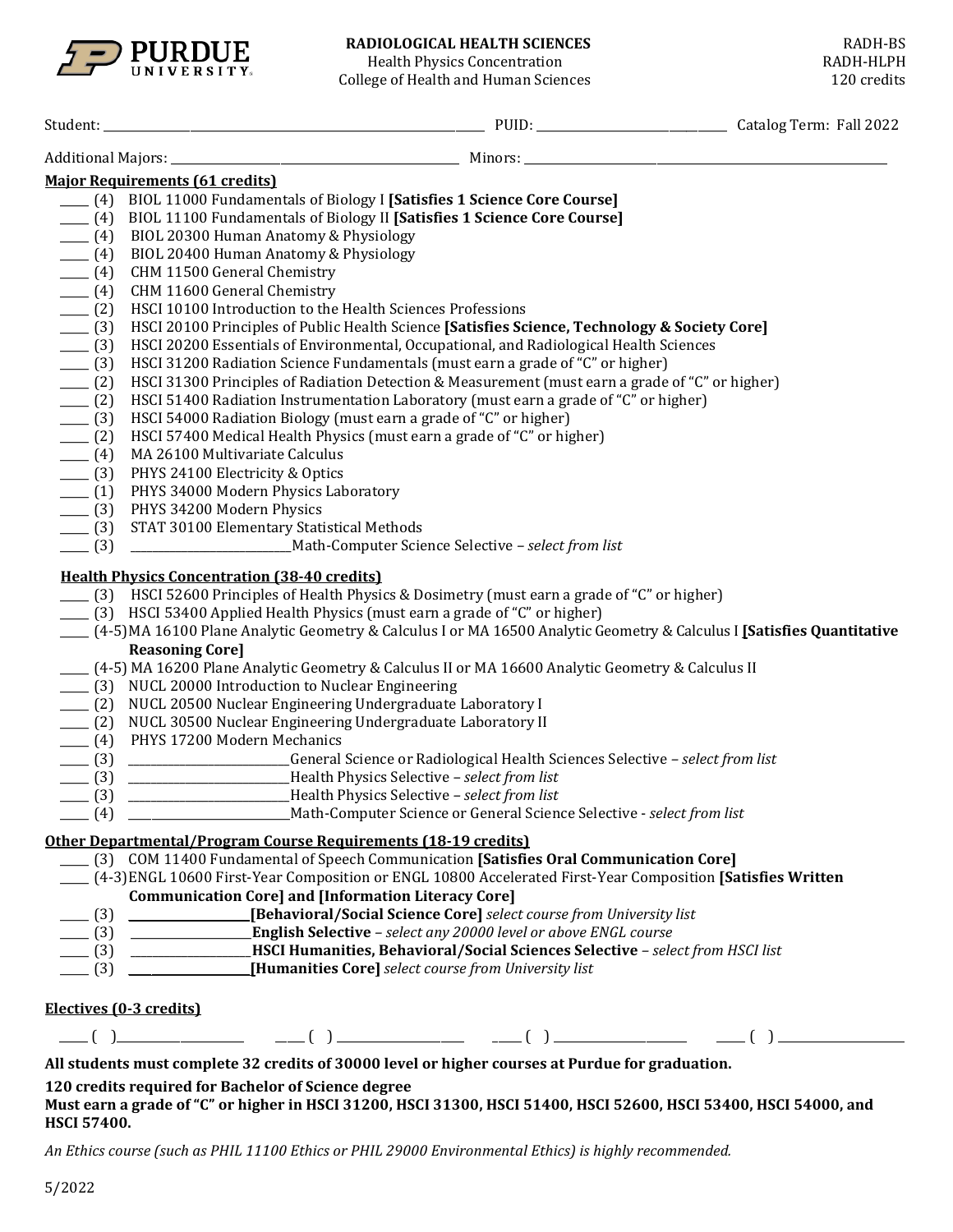## **General Science Selective List**

|                                                           | AT 57200 Human Error and Safety                     |  |  |  |  |
|-----------------------------------------------------------|-----------------------------------------------------|--|--|--|--|
|                                                           | BIOL 41500 Introduction To Molecular Biology        |  |  |  |  |
|                                                           | BIOL 44400 Human Genetics                           |  |  |  |  |
|                                                           | BIOL 51600 Molecular Biology Of Cancer              |  |  |  |  |
|                                                           | BIOL 54200 Modular Upper-Division Laboratory Course |  |  |  |  |
|                                                           | CHM 22400 Introductory Quantitative Analysis        |  |  |  |  |
|                                                           | CHM 25500 Organic Chemistry                         |  |  |  |  |
|                                                           | CHM 25501 Organic Chemistry Laboratory              |  |  |  |  |
|                                                           | CHM 25600 Organic Chemistry                         |  |  |  |  |
|                                                           | CHM 25601 Organic Chemistry Laboratory              |  |  |  |  |
|                                                           | HSCI 34500 Introduction To Occupational and         |  |  |  |  |
|                                                           | Environmental Health Sciences                       |  |  |  |  |
|                                                           | <b>HSCI 54700 Fundamentals of Epidemiology</b>      |  |  |  |  |
|                                                           | HSCI 55100 Physical Agents in Environmental Health  |  |  |  |  |
|                                                           | <b>HSCI 55200 Introduction to Aerosol Science</b>   |  |  |  |  |
| HSCI 56000 Toxicology                                     |                                                     |  |  |  |  |
|                                                           | HSCI 58000 Occupational Biomechanics and Ergonomics |  |  |  |  |
|                                                           | PHIL 27000 Biomedical Ethics                        |  |  |  |  |
|                                                           | PHIL 29000 Environmental Ethics                     |  |  |  |  |
|                                                           | PHIL 35000 Philosophy and Probability               |  |  |  |  |
|                                                           | PHYS 22000 General Physics                          |  |  |  |  |
|                                                           | PHYS 22100 General Physics                          |  |  |  |  |
|                                                           | PHYS 31000 Intermediate Mechanics                   |  |  |  |  |
| PHYS 36000 Quantum Mechanics                              |                                                     |  |  |  |  |
| PHYS 55000 Introduction To Quantum Mechanics              |                                                     |  |  |  |  |
| PHYS 55600 Introductory Nuclear Physics                   |                                                     |  |  |  |  |
| PHYS 56400 Introduction To Elements Particle Physics      |                                                     |  |  |  |  |
| PHYS 56500 Introduction To Elementary Particle Physics II |                                                     |  |  |  |  |
| PUBH 40500 Principles of Epidemiology                     |                                                     |  |  |  |  |

#### **Health Physics Selective List**

| HSCI 39000        | Radiological Emergency Management               |
|-------------------|-------------------------------------------------|
| <b>HSCI 41500</b> | Introduction to Nuclear and Radiological Source |
|                   | Security                                        |
| <b>HSCI 48500</b> | Health Physics Internship                       |
| <b>HSCI 54700</b> | <b>Fundamentals of Epidemiology</b>             |
| <b>HSCI 55100</b> | Physical Agents in Environmental Health         |
| <b>HSCI 55200</b> | Introduction to Aerosol Science                 |
| <b>HSCI 59000</b> | Public Health Law and Policy                    |
| ME 20000          | Thermodynamics I                                |
| ME 27000          | Basic Mechanics I                               |
| <b>NRES 28000</b> | Hazardous Waste Handling                        |
| <b>NUCL 30000</b> | Nuclear Structure and Radiation Interactions    |
| NUCL 31000        | Introduction to Neutron Physics                 |
| NUCL 35000        | Nuclear Thermal-Hydraulics I                    |
| NUCL 35100        | Nuclear Thermal-Hydraulics II                   |
| NUCL 50100        | <b>Nuclear Engineering Principles</b>           |
| NUCL 50300        | Radioactive Waste Management                    |
| NUCL 50400        | <b>Nuclear Engineering Experiments</b>          |
|                   | NUCL 51000 Nuclear Reactor Theory I             |
|                   |                                                 |

#### **HSCI Humanities, Behavioral/Social Sciences Selective List - select any 10000-59999 course(s) from the following subjects:**

American Sign Language (ASL) Anthropology (ANTH) Arabic (ARAB) Art & Design (AD) Chinese (CHNS) Classics (CLCS) Communication (COM) Dance (DANC) Economics (ECON) English (ENGL) French (FR) German (GER) Greek (GREK) Hebrew (HEBR) History (HIST) Interdisciplinary Studies (IDIS) Italian (ITAL) Japanese (JPNS) Korean (KOR) Latin (LTN) Music (MUS) Philosophy (PHIL) Political Science (POL) Portuguese (PTGS) Psychology (PSY) Russian (RUS) Sociology (SOC) Spanish (SPAN) Theatre (THTR)

#### **Math-Computer Science Selective List**

| CS 15900          | C Programming                                        |
|-------------------|------------------------------------------------------|
| CS 18000          | Problem Solving and Object-Oriented Programming      |
| CS 31400          | Numerical Methods                                    |
| CS 47800          | Introduction to Bioinformatics                       |
| MA 26200          | Linear Algebra and Differential Equations            |
| MA 41600          | Probability                                          |
| MA 52700          | Advanced Mathematics for Engineers and Physicists I  |
| MA 52800          | Advanced Mathematics for Engineers and Physicists II |
| <b>PHYS 58000</b> | <b>Computational Physics</b>                         |
| <b>STAT 31100</b> | <b>Introductory Probability</b>                      |
| <b>STAT 51200</b> | <b>Applied Regression Analysis</b>                   |
|                   |                                                      |

#### **Radiological Health Sciences Selective List for HLPH**

| Any course on the Health Physics Selective List               |  |  |  |  |  |
|---------------------------------------------------------------|--|--|--|--|--|
| HSCI 19000, 29000, 39000, 49000, or 59000 - Special Topics in |  |  |  |  |  |
| Radiological Health Sciences                                  |  |  |  |  |  |
| Imaging in Medicine                                           |  |  |  |  |  |
| Introduction to Medical Diagnostic Imaging                    |  |  |  |  |  |
| <b>Radiation Oncology Physics</b>                             |  |  |  |  |  |
|                                                               |  |  |  |  |  |

## University Foundational Learning Outcomes List:<https://www.purdue.edu/provost/students/s-initiatives/curriculum/courses.html>

A student may elect the Pass / Not-Pass (P/NP) grading option for elective courses only, unless an academic unit requires that a specific departmental course/s be taken P/NP. Students may elect to take University Core Curriculum courses P/NP; however, some major Plans of Study require courses that also fulfill UCC foundational outcomes. In such cases, students may not elect the P/NP option. A maximum of 24 credits of elective courses under the P/NP grading option can be used toward graduation requirements. For further information, students should refer to the College of Health and Human Sciences P/NP Policy.

Students are encouraged to use this advising worksheet as a resource when planning progress toward completion of degree requirements. An Academic Advisor may be contacted for assistance in interpreting this worksheet. This worksheet is not an academic transcript, and it is not official notification of completion of degree or certificate requirements. The University Catalog is the authoritative source for displaying plans of study. The student is ultimately responsible for knowing and completing all degree requirements